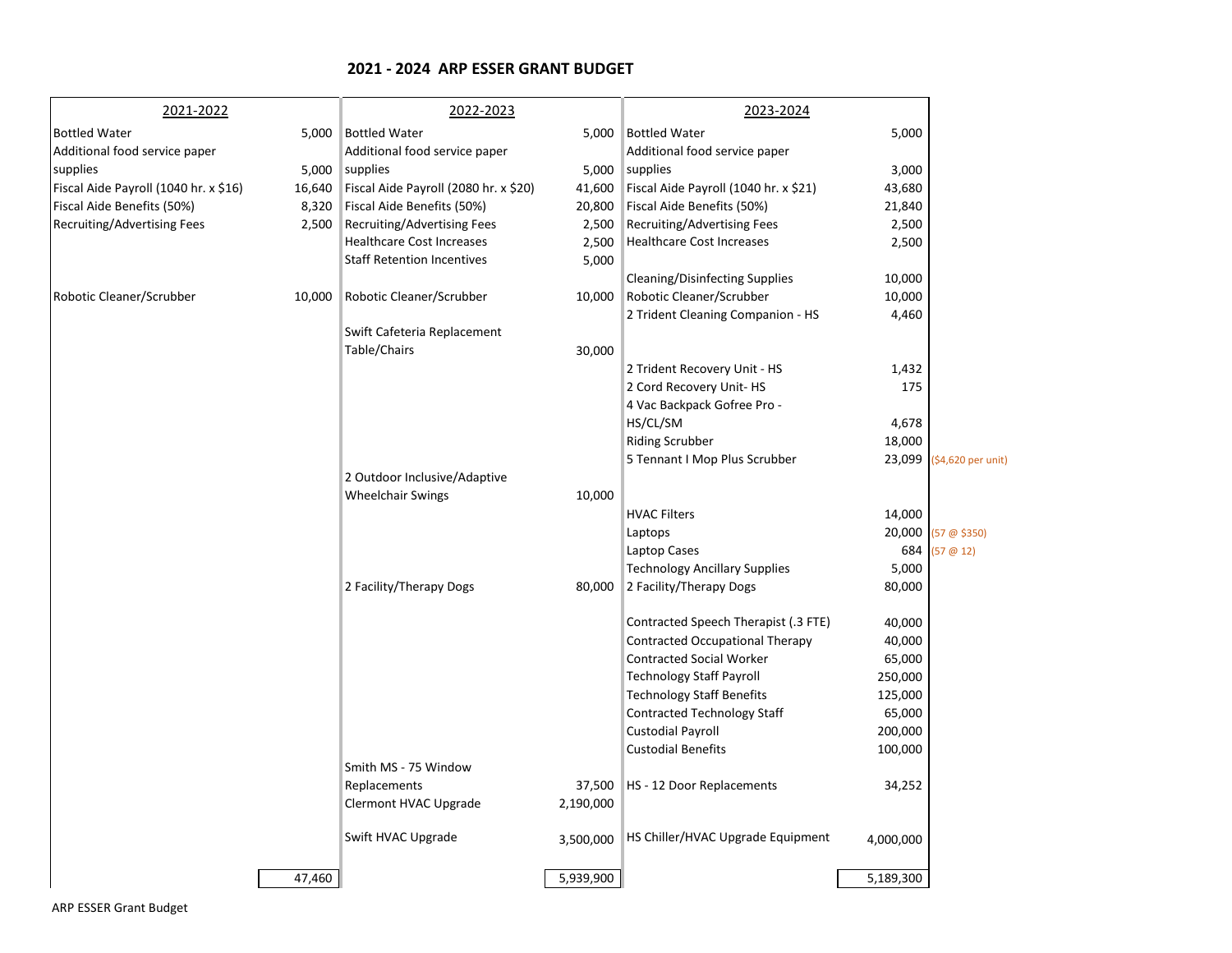| 2021-2022                                  | 2022-2023                                         | 2023-2024                                                                          |                                                                    |
|--------------------------------------------|---------------------------------------------------|------------------------------------------------------------------------------------|--------------------------------------------------------------------|
|                                            |                                                   | <b>Total Non Learning Loss Expenditures</b>                                        |                                                                    |
| <b>LEARNING LOSS EXPENDITURES</b>          |                                                   | 11,176,660                                                                         |                                                                    |
|                                            |                                                   |                                                                                    | (Master Step 5 - \$345.56 per diem - 189 days - 4                  |
| Summer/After School Program                | Summer/After School Program                       | Summer/After School Program                                                        | hours per day = $$184.30 + 5$ full days for planning and           |
| <b>Coordinator Payroll</b>                 | 7,142 Coordinator Payroll                         | 7,142 Coordinator Payroll                                                          | 7,142 evaluations)                                                 |
| Summer/After School Program                | Summer/After School Program                       | Summer/After School Program                                                        |                                                                    |
| <b>Coordinator Benefits</b>                | 1,785 Coordinator Benefits                        | 1,785 Coordinator Benefits                                                         | 1,785                                                              |
|                                            |                                                   |                                                                                    |                                                                    |
| Summer Program Teacher Payroll             | 1,440 Summer Programs Teacher Payroll             | 1,440 Summer Programs Teacher Payroll                                              | 28,800                                                             |
| Summer Program Aide Payroll<br>6,000       | Summer Program Aide Payroll<br>6,000              | Summer Program Aide Payroll                                                        | 7,500 (\$36 x 4 hr x 2 or 10 staff x 20 days)                      |
| <b>Summer Programs Benefits</b><br>1,860   | <b>Summer Programs Benefits</b><br>1,860          | <b>Summer Programs Benefits</b>                                                    | 9,075 (\$12.50 x 3 hr x 10 aides x 20 days)                        |
| Summer Program Supplies<br>5,000           | Summer Program Supplies<br>5,000                  | <b>Summer Program Supplies</b>                                                     | 5,000 (25% of payroll)                                             |
| Summer Program Meal<br>4,000               | Summer Program Meal<br>4,000                      | Summer Program Meal                                                                | 4,000                                                              |
| Summer Program Transportation              | 15,000 Summer Program Transportation              | 15,000 Summer Program Transportation                                               | 15,000 $(40 \times $18.75 \times 20 \text{ days})$                 |
| Summer School Parent                       | <b>Summer School Parent</b>                       | Summer School Parent                                                               | (0.585 IRS rate x 20 days x 40 parents x 2 trips per               |
| <b>Transportation Reimbursement</b><br>468 | Transportation Reimbursement                      | 936 Transportation Reimbursement                                                   | 936 day)                                                           |
| MS Summer Science Program -                | MS Summer Science Program -                       | MS Summer Science Program -                                                        |                                                                    |
| Payroll                                    | 3,600 Payroll<br>3,600                            | Payroll                                                                            | 3,600 $(536 \times 5)$ hr x 2 staff x 10 days)                     |
| MS Summer Science Program -                | MS Summer Science Program -                       | MS Summer Science Program -                                                        |                                                                    |
| <b>Benefits</b><br>900                     | <b>Benefits</b>                                   | <b>Benefits</b><br>900                                                             | 900 (25% of payroll)                                               |
| MS Summer Science Program -                | MS Summer Science Program -                       | MS Summer Science Program -                                                        |                                                                    |
| <b>Supplies</b>                            | 1,000 Supplies                                    | 1,000 Supplies                                                                     | 1,000                                                              |
|                                            | After School Programs Payroll                     | 36,000 After School Programs Payroll                                               | 36,000 (\$36 x 2 hr x 6 staff x 50 days)                           |
|                                            | After School Programs Payroll                     | After School Programs Payroll                                                      |                                                                    |
|                                            | Planning<br>5,400                                 | Planning                                                                           | 5,400 (\$36 x 10 staff x 1 hour/week x 25) - 3 MS each, 4 HS       |
|                                            |                                                   |                                                                                    | (2 hours x 6 staff x \$36/hour x 2 days/week x 25                  |
|                                            | After School Programs Benefits                    | 10,350 After School Programs Benefits                                              | 10,350<br>weeks)                                                   |
|                                            | After School Programs Instructional               | After School Programs Instructional Su<br>500                                      | 500                                                                |
|                                            | After School Program Refreshments                 | 1,000 After School Program Refreshments                                            | 1,000                                                              |
|                                            | After School Program                              |                                                                                    |                                                                    |
|                                            | Transporation                                     | 38,025 After School Program Transporation                                          | 38,025 (20 miles x .585 x 25 parents x 130 days)                   |
|                                            | After Program School Parent                       | After Program School Parent                                                        |                                                                    |
|                                            | <b>Transportation Reimbursement</b><br>1,316      | <b>Transportation Reimbursement</b>                                                | 1,316 (0.585 IRS rate x 90 days x 25 parents)                      |
|                                            |                                                   |                                                                                    |                                                                    |
|                                            | <b>Student Supervision Aide Payroll</b>           | 5,600 Student Supervision Aide Payroll<br><b>Student Supervision Aide Benefits</b> | 5,600                                                              |
|                                            | <b>Student Supervision Aide Benefits</b><br>1,400 |                                                                                    | $1,400$ (2 hours x 4 staff x \$14 x 2 days/week x 25 weeks)        |
| Dual Enrollment Course Fees                | 2,000 Dual Enrollment Course Fees                 | 2,000 Dual Enrollment Course Fees                                                  |                                                                    |
|                                            |                                                   |                                                                                    | $2,000$ (\$100 x 20 courses)                                       |
| Summer College Counselor Payroll           | 2,800 Summer College Counselor Payroll            | 2,800 Summer College Counselor Payroll                                             | 2,800 (2 days per week, 8 weeks x \$175 per diem)                  |
|                                            |                                                   |                                                                                    |                                                                    |
| Summer College Counselor Benefits          | 700 Summer College Counselor Benefits             | Summer College Counselor Benefits<br>700                                           | 700 (.25% of payroll)                                              |
|                                            | Summer Book Mobile Fuel/Driver<br>4,834           | Summer Book Mobile Fuel/Driver                                                     | 4,834 (Solanco Vehicle - \$53.94/hour, \$24.90 layover)            |
|                                            | Summer Book Mobile Payroll<br>1,000               | Summer Book Mobile Payroll                                                         | 1,000 $(525/hour \times 5 hour \times 8 July days \times 1 staff)$ |
|                                            | <b>Summer Book Mobile Benefits</b>                | 250 Summer Book Mobile Benefits                                                    | 250 (.25% of payroll)                                              |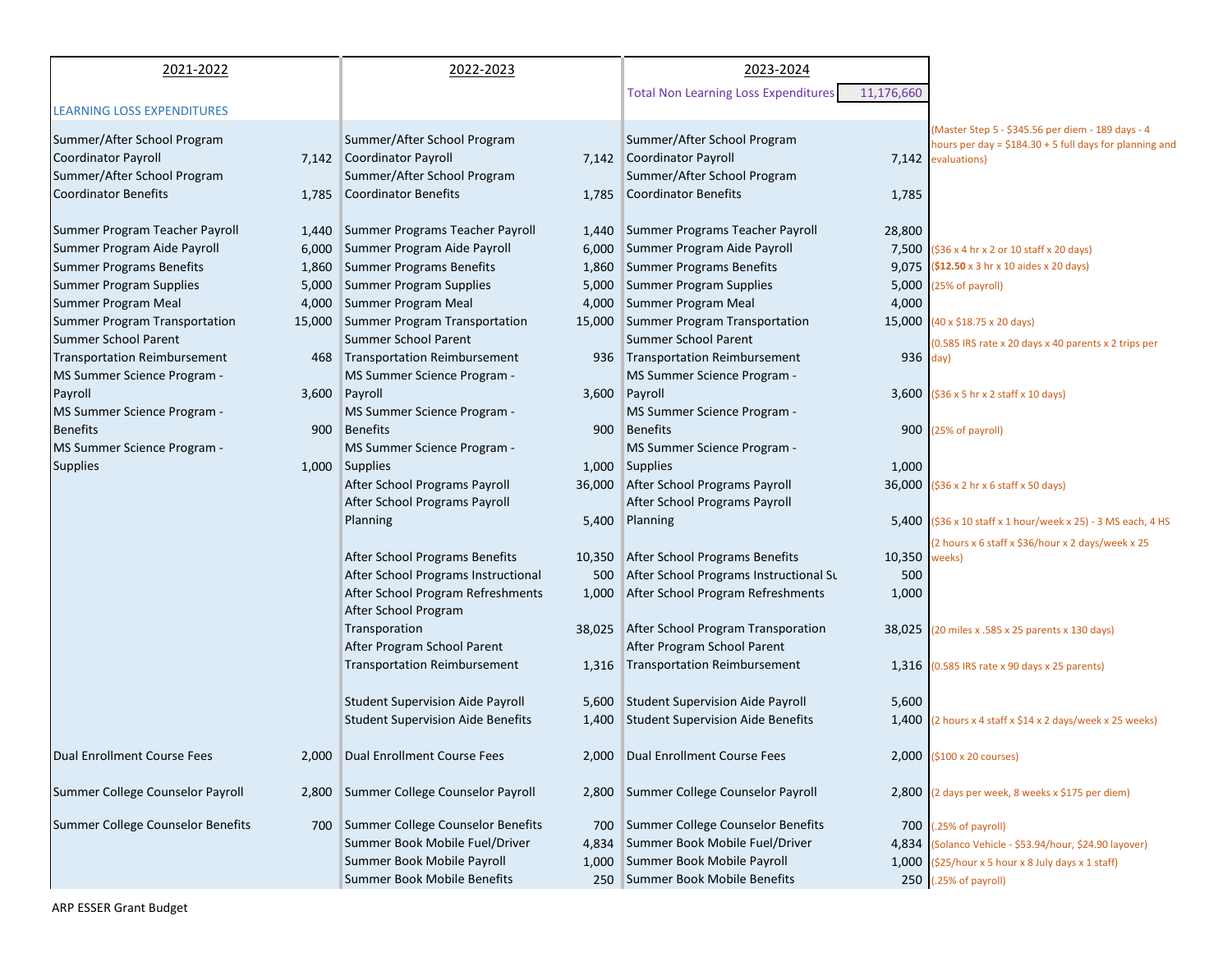| 2021-2022                           |        | 2022-2023                                  |         | 2023-2024                                          |         |                                                                        |
|-------------------------------------|--------|--------------------------------------------|---------|----------------------------------------------------|---------|------------------------------------------------------------------------|
|                                     |        | Summer Book Mobile                         |         |                                                    |         |                                                                        |
|                                     |        | Supplies/Books                             |         | 10,000 Summer Book Mobile Supplies/Books           |         | 10,000 (\$10 x 500)                                                    |
| Summer Book Fair Supplies           |        | 5,000 Summer Book Fair Supplies            | 10,000  | Summer Book Fair Supplies                          |         | 10,000 (2 days - 4 elem bldgs)                                         |
| Summer Book Fair Payroll            |        | 2,560 Summer Book Fair Payroll             |         | 2,560 Summer Book Fair Payroll                     |         | 2,560 (8 day/64 hours x 2 staff x \$20)                                |
| Summer Book Fair Benefits           | 640    | Summer Book Fair Benefits                  | 640     | Summer Book Fair Benefits                          | 640     |                                                                        |
| Summer Book Fair Containers         | 1,000  |                                            |         |                                                    |         |                                                                        |
|                                     |        | Ipads w/ apple care                        | 57,000  |                                                    |         | $(150 \times $380)$                                                    |
|                                     |        | Laptops (100)                              | 175,000 |                                                    |         | (500 @ \$350)                                                          |
|                                     |        |                                            |         |                                                    |         |                                                                        |
|                                     |        | Laptop Cases                               | 6,000   |                                                    |         | $(500 \ @ \ $12)$                                                      |
|                                     |        | <b>Technology Ancillary Supplies</b>       | 10,000  |                                                    |         | (Monitors, Adaptive Devices, Power Cords)                              |
| 5% Mandated LL Programs             | 62,895 |                                            | 431,039 |                                                    | 219,114 |                                                                        |
|                                     |        |                                            |         |                                                    |         |                                                                        |
| SVA Teacher-T. Coleman              |        | 57,465 SVA Teacher-T. Coleman              |         | 71,326 SVA Teacher-T. Coleman                      | 74,393  |                                                                        |
| <b>SVA Teacher Benefits</b>         |        | 22,986 SVA Teacher Benefits                | 35,663  | SVA Teacher Benefits                               | 37,197  |                                                                        |
|                                     |        | Increased Cost of Contracted               |         | <b>Increased Cost of Contracted</b>                |         |                                                                        |
|                                     |        | Substitutes                                |         | 5,000 Substitutes                                  | 5,000   |                                                                        |
|                                     |        |                                            |         | Costella Contracted Instructional                  |         |                                                                        |
|                                     |        |                                            |         | Coach (90 days x \$545)                            | 49,050  |                                                                        |
| ACHIEVE 3000 for MS and HS          |        | 75,000 ACHIEVE 3000 for MS and HS          | 75,000  | ACHIEVE 3000 for MS and HS                         | 50,000  |                                                                        |
| Edlnsight - On Hands School License |        | 21,500 Edlnsight - On Hands School License | 22,605  | Edlnsight - On Hands School License                | 24,000  |                                                                        |
| Schoology Enterprise                |        | 8,925 Schoology Enterprise                 | 10,675  |                                                    | 10,675  | (1750 @ \$5.10/ \$6.10)                                                |
|                                     |        | Newsela Subscription - Middle              |         | Newsela Subscription - Middle                      |         |                                                                        |
|                                     |        | Schools                                    |         | 10,000 Schools                                     | 10,000  |                                                                        |
|                                     |        | Smith Greenhouse                           |         |                                                    |         |                                                                        |
|                                     |        | Repair/Enhancement                         | 25,000  |                                                    |         |                                                                        |
|                                     |        |                                            |         | 2 - Contracted Behavioral                          |         |                                                                        |
|                                     |        |                                            |         | Specialist/Analyst<br>English Language Development | 159,064 |                                                                        |
|                                     |        |                                            |         | <b>Teacher Payroll</b>                             |         | (One year ELD teacher budgeted in ARP ESSER Set<br>75,000 Aside grant) |
|                                     |        |                                            |         | <b>ELD Teacher Benefits</b>                        | 37,500  | .50% of payroll)                                                       |
|                                     |        | English Language Development               |         |                                                    |         |                                                                        |
|                                     |        | Curriculum                                 | 10,000  |                                                    |         |                                                                        |
|                                     |        | <b>ELD Summer Curriculum Writing</b>       |         |                                                    |         |                                                                        |
|                                     |        | <b>Session Payroll</b>                     | 2,160   |                                                    |         | (\$36 x 30 hours x 2 staff)                                            |
|                                     |        | <b>ELD Summer Curriculum Writing</b>       |         |                                                    |         |                                                                        |
|                                     |        | <b>Session Benefits</b>                    | 540     |                                                    |         |                                                                        |
| 1200 - IXL Learning Licenses        |        | 1200 - IXL Learning Licenses               |         | 1200 - IXL Learning Licenses                       |         |                                                                        |
| (personalized learning)             |        | 20,295 (personalized learning)             | 20,295  | (personalized learning)                            |         | 20,295 (\$300/class) Purchase June for use next school year            |
|                                     |        |                                            |         |                                                    |         |                                                                        |
|                                     |        | Garden/Nature Trail Enhancements           | 500     | Garden/Nature Trail Enhancements                   | 500     |                                                                        |
| <b>IU Food Exploration Training</b> | 520    |                                            |         |                                                    |         |                                                                        |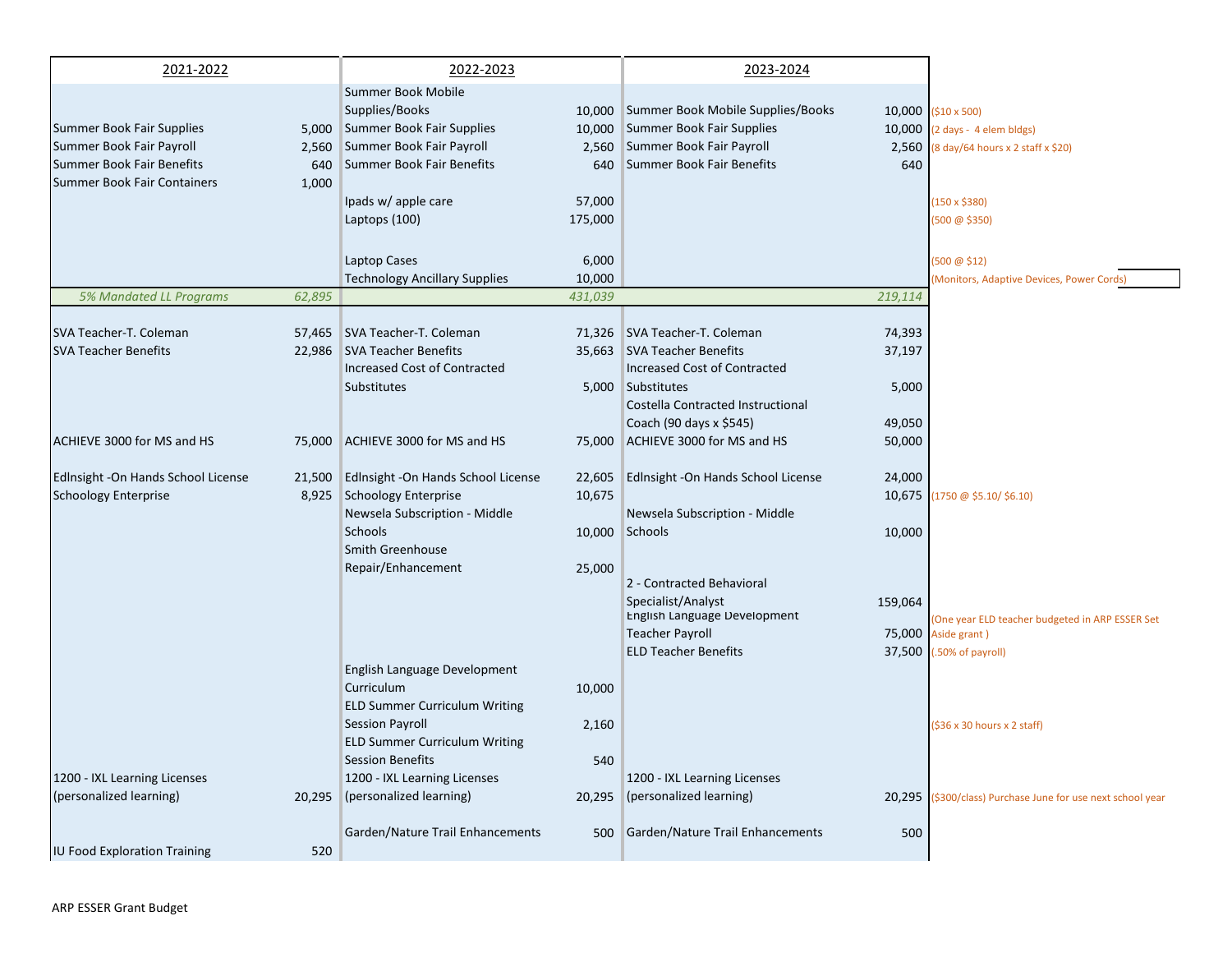| 2021-2022                              |       | 2022-2023                                                   |         | 2023-2024                          |                                                                           |
|----------------------------------------|-------|-------------------------------------------------------------|---------|------------------------------------|---------------------------------------------------------------------------|
|                                        |       | HS Credit Recovery Courses (20                              |         | HS Credit Recovery Courses (20     |                                                                           |
|                                        |       | additional students)                                        | 8,000   | additional students)               | 8,000 (50 students @ \$160)                                               |
|                                        |       | 56 STEAM Lab Chairs<br>20.5 ft. Dry Erase Tackable Portable | 9,968   |                                    | (CL - 32 chairs, BC - 24 x \$32)                                          |
|                                        |       | <b>Wall Screens</b>                                         | 28,800  |                                    | (CL-1, BC-2, PR-4, QE-2) \$3,200 each                                     |
|                                        |       | <b>STEAM Lab Dry Erase Activity</b>                         |         |                                    |                                                                           |
|                                        |       | <b>Tables</b><br>Portable Stage 16' L x 12' D x 8" H        | 7,840   |                                    | $(CL - 8, BC - 6 \times $560)$                                            |
|                                        |       |                                                             | 22,400  |                                    | (BC, PR, CL, QE - 1 each) \$5,600 each                                    |
|                                        |       | VR Goggles (15 units, 12 sets, 2<br>year subscription)      | 148,800 |                                    | (BC-2, CL-2, PR-2, QE-2, SM-2, SW-2) \$12,400 set,<br>\$826.67 per goggle |
|                                        |       | <b>VR Goggles Training</b>                                  | 4,000   |                                    | (2 each sessions - Elem/MS)                                               |
|                                        |       | Stackable Bin Storage Cabinets                              | 11,480  |                                    | (2 each bldg.)\$1,435 per unit                                            |
|                                        |       | 16 Mobile Bookcases                                         | 11,200  |                                    | (4 each bldg.) \$700 per bookcase                                         |
|                                        |       | CL 36" ED Tables - 5                                        | 25,000  |                                    | \$5,000 per table                                                         |
|                                        |       | 8 Ozobot Classroom Kits (18                                 |         |                                    |                                                                           |
|                                        |       | Ozobots per kit)                                            | 23,920  |                                    | (BC-2, PR-2, CL-2, QE-2) 144 bots @ \$166.12 each                         |
|                                        |       | Edison Robots (30/bots, 4 kits)                             | 5,876   |                                    | (BC, CL, PR, QE- 1 each) 120 bots @ \$48.97 each                          |
|                                        |       | Dash Robot<br>95" Portable/Collapsible Green                | 26,400  |                                    | (BC-30, CL-30, PR-30, QE-30) 120 bots @ \$220 per bot                     |
|                                        |       | Screen with Floor Mount Kit                                 | 1,791   |                                    | (BC-2, CL-1, PR-4, QE-2) 9 kits @ \$199 per unit                          |
|                                        |       | Tripods, iPads                                              | 2,400   |                                    | (4 each bldg.) \$600 each                                                 |
|                                        |       | Clip on Mics                                                | 700     |                                    | (BC-4, CL-8, PR-8, 8-QE) 28 units @ \$25 each                             |
|                                        |       | 3D Printers - MakerBot                                      |         |                                    |                                                                           |
|                                        |       | Replicator/Printer                                          | 11,200  |                                    | (1 each school) 4 @ \$2,800                                               |
|                                        |       | Four 3D Printer Computers                                   | 1,600   |                                    | (1 each school) $4 \omega$ \$400                                          |
|                                        |       | 2 Portable Sound Systems                                    | 2,012   |                                    | Middle Schools 2 @ \$1006                                                 |
|                                        |       | 4 Cruizer Premier Electric Mobile                           |         |                                    |                                                                           |
|                                        |       | Podiums                                                     | 1,420   |                                    | Middle Schools 2 @ \$710                                                  |
|                                        |       |                                                             |         |                                    | Laptop, FPS                                                               |
|                                        |       |                                                             |         |                                    | Capable                                                                   |
|                                        |       | 2 Sets MS Mobile Streaming                                  |         |                                    | Camera,<br>Camera                                                         |
|                                        |       | Equipment                                                   | 4,400   |                                    | Tripod, USB3                                                              |
|                                        |       | 3 Talent Assessment Let's Talk                              |         |                                    |                                                                           |
|                                        |       | Programs (math, signs, work                                 |         |                                    |                                                                           |
|                                        |       | words)                                                      | 4,950   |                                    |                                                                           |
|                                        |       | <b>Elementary Reading Series</b>                            | 285,000 |                                    |                                                                           |
| <b>Curriculum Writing Payroll</b>      |       | 75,600 Curriculum Writing Payroll                           |         | 75,600 Curriculum Writing Payroll  | 75,600 Summer workshops                                                   |
| <b>Curriculum Writing Benefits</b>     |       | 18,900 Curriculum Writing Benefits                          | 18,900  | <b>Curriculum Writing Benefits</b> | 18,900 (7 days, \$36/hour, 50 staff per year, 6 hours/day)                |
| <b>Curriculum Writing Professional</b> |       |                                                             |         |                                    |                                                                           |
| Development - 8 staff Math             | 1,600 |                                                             |         |                                    | (Math 7th & 8th Grades, 8 staff @ \$200)                                  |
| Curriculum Writing Prof. Dev.          |       |                                                             |         |                                    |                                                                           |
| Payroll - 8 staff Math                 | 3,456 |                                                             |         |                                    | (\$36 x 12 hours x 8)                                                     |